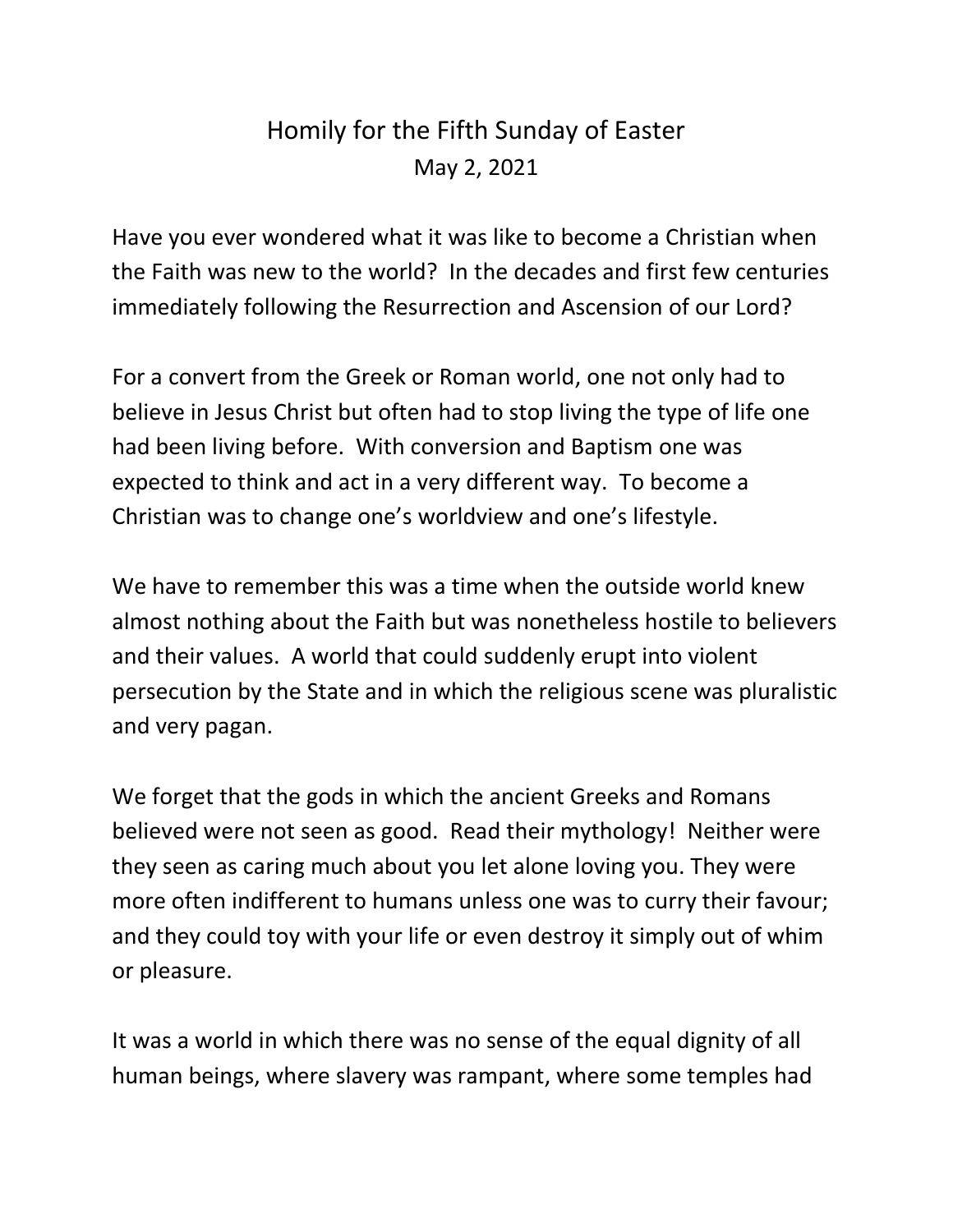prostitutes available for male attendees, where gladiator fights and the torturing of prisoners was considered entertainment, where infanticide was accepted and common.

And so, when an adult was asking to be Baptized, the Church was in no rush to do it. While today an adult seeking to be Baptized might have to go through an RCIA process that lasts maybe six to eight months, in those days the process was much longer.

There is an ancient Christian document, called the "Apostolic Tradition," that was written by Saint Hippolytus of Rome in the early 3rd century. It gives us an insight into the process. When newcomers presented themselves to the Church, Hippolytus insisted that they be interviewed, along with those who brought them, later called "sponsors." Sponsors would be questioned as to whether their guests were "capable of hearing the Word"? The questions were less about motive and more about lifestyle.

Did these prospective converts have mistresses? Were they gladiators, charioteers, sculptors of idols, actors, brothel-keepers, city magistrates or employed in some other then immoral trade? If they were, they would be required to make the costly choice to cease or be rejected.

Once admitted as catechumens they would receive instruction for three years. After this period, they and their sponsors would once more be examined in preparation for Easter Baptism; again, with attention primarily to lifestyle. "Have they honored the widows? Have they visited the sick? Have they done every good work?"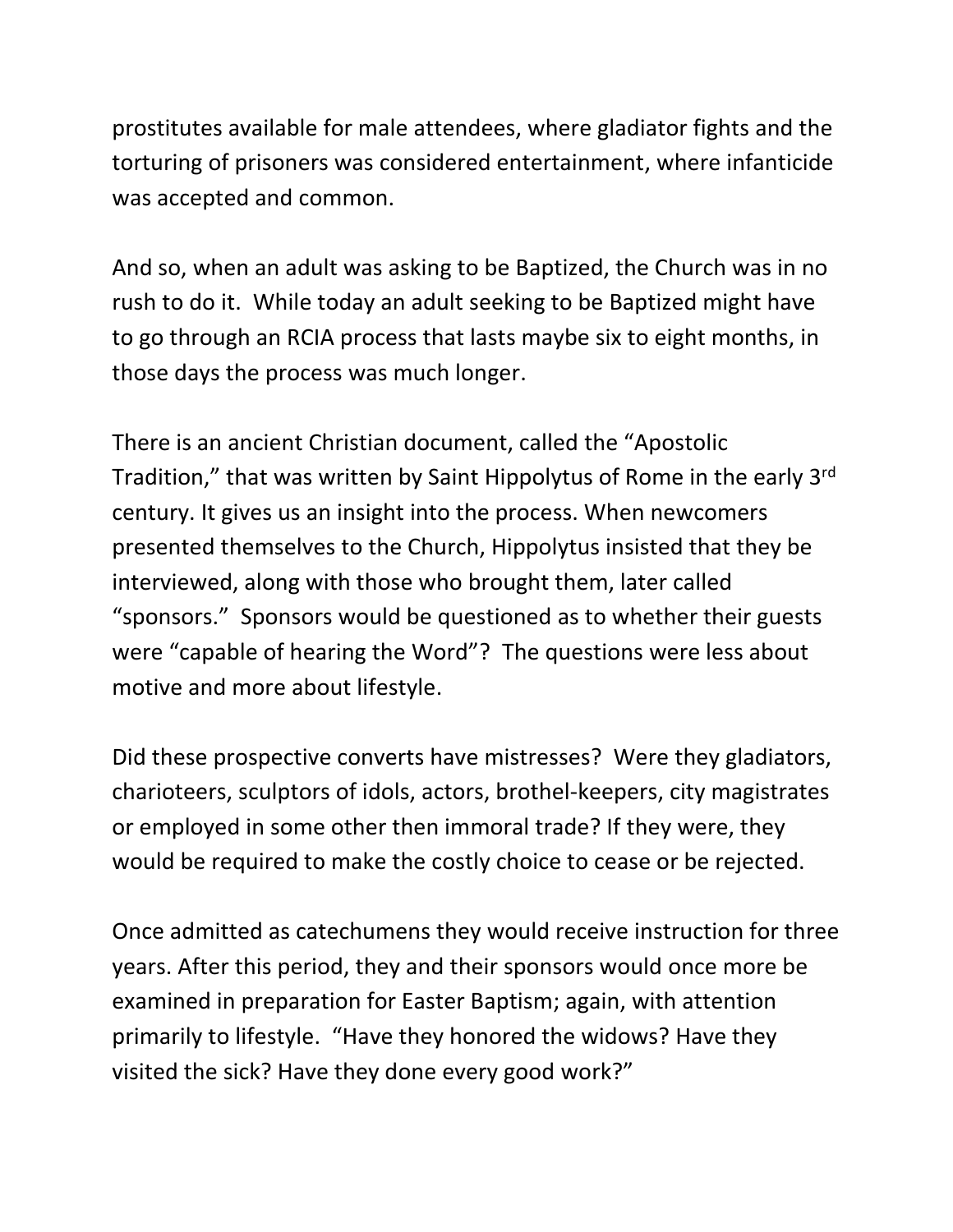For you had to make a decision as to who really was Lord in your life? And was this reflected in how you live your life? For what you believe has to influence what you do. Or as Saint John puts it in the Second Reading, "*Little children, let us love, not in word or speech, but in truth and action*." What we profess on Sunday has to influence what we do the rest of the week.

I know it is not easy. We may totally believe what the Faith holds but still have trouble completely living it. Certain habitual sins may have a strong grip on us. And we may fear that if we change too much those around us, those dear to us, may reject us. It has always been easier just to fit in, to be like everyone else.

Things have changed since the days of Saint Hippolytus, thank goodness, but living the Christian faith is still a challenge. It is still countercultural. And the world is once again becoming hostile to us and our values.

Christ's call to conversion is not just a one-time occurrence. It is a lifetime process. And it extends beyond our individual lives to the Church as a whole, ever called to increasing fidelity to the Gospel.

But if all this only serves to make you feel discouraged, then it is important to hear what Saint John says immediately following the last text I quoted: "*And by this we will know that we are from the truth and will reassure our hearts before Him whenever our hearts condemn us; for God is greater than our hearts, and He knows everything*." Never